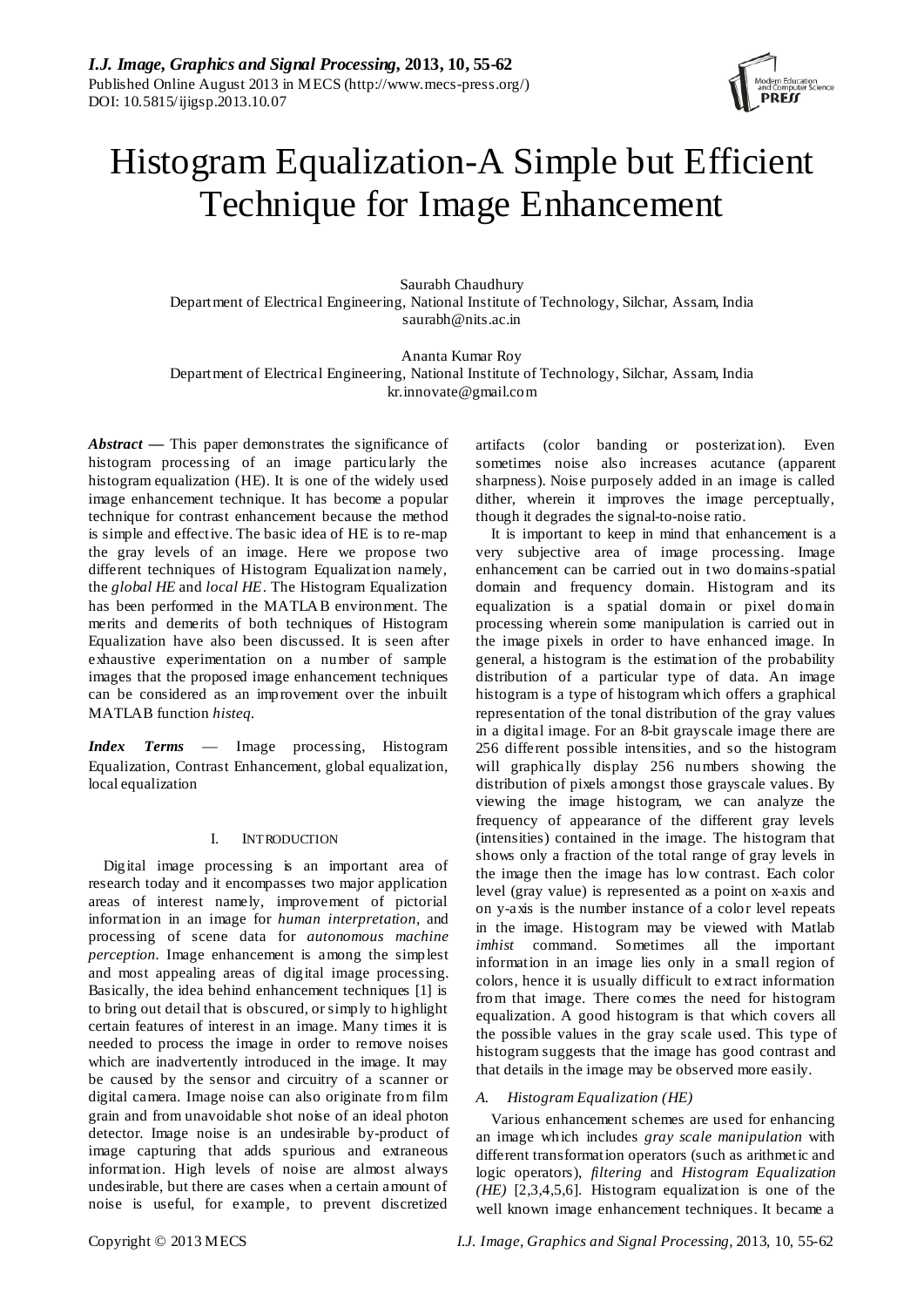popular technique for contrast enhancement because this method is simple and effective. In the latter case, preserving the input brightness of the image is required to avoid the generation of non-existing artifacts in the output image. The basic idea of HE method is to re-map the gray levels of an image. HE tends to introduce some annoying artifacts and unnatural enhancement. Fig. 1 shows the image and its histogram and how the transformation by HE results in enhanced image.



Figure 1. (a) Original image and its histogram (b) Enhanced image and equalized histogram

### *B. Adaptive Histogram Equalization*

This is an extension to traditional histogram equalization technique. It enhances the contrast of images by transforming the values in the intensity image I. Unlike *histeq*, it operates on small data regions (tiles), rather than the entire image. Each tile's contrast is enhanced, so that the histogram of the output region approximately matches the specified histogram. The neighboring tiles are then combined using bilinear interpolation in order to eliminate artificially induced boundaries. The contrast, especially in homogeneous areas, can be limited in order to avoid amplifying the noise which might be present in the image.

The degree of discernible details or resolution of an image depends on two main parameters. First, it is the number of samples in each dimension and second, is the number of intensity levels. Larger the number of these parameters closer the digital image approximates the real world image. However, the process of developing measures of image fidelity is subjective and application dependent.

## *C. Histogram Equalization Techniques*

There are a number of different types of histogram equalization algorithms, such as cumulative histogram equalization, normalized cumulative histogram equalization, and localized equalization. A detailed list of histogram equalization techniques and their advantages and disadvantages are explained in [7]. *Histogram expansion* is a simple technique that enhances the contrast levels of an image. But it has the disadvantage that if there are gray values that are physically far apart from each other in the image then this method fails. *LAHE* offers an excellent image enhancement technique in terms of contrast level but has the disadvantage that it is computationally very slow and requires a high number of operations per pixel. *Par sectioning* on the other hand is easy to implement and better suits in hardware level, whereas, *odd sectioning* offers a good image contrast but has problems with histograms which cover almost the full gray scale.

Image histogram and histogram equalization find applications not only in image enhancement but also in other higher level processing such as in thresholding, adaptive thresholding [7], image segmentation [8] and super-resolution, image quality and image restoration. A histogram based thresholding approach might be to create a histogram of the image pixel intensities and use the valley point as the threshold. The histogram approach assumes that there is some average values for both the background and object pixels, but that the actual pixel values have some variation around these average values. The paper is organized as follows. Section II illustrates the proposed algorithms for the global histogram equalization and local histogram equalization respectively and techniques behind such processing. In section III we present our observation on the results of exhaustive experimentation of the proposed techniques on some sample images and finally section IV concludes the paper.

#### II. PROPOSED ALGORITHMS

The Image Enhancement specifically the contrast enhancement [6] using Histogram Equalization techniques that have been proposed here are- Global Histogram Equalization and Local Histogram Equalization. The algorithms and flowcharts of which are discussed in the following subsections. These are implemented using MATLAB scripting.

#### *A. Global Histogram Equalization*

The following flowchart in Fig. 2 depicts the different steps that were followed during the Global Histogram Equalization.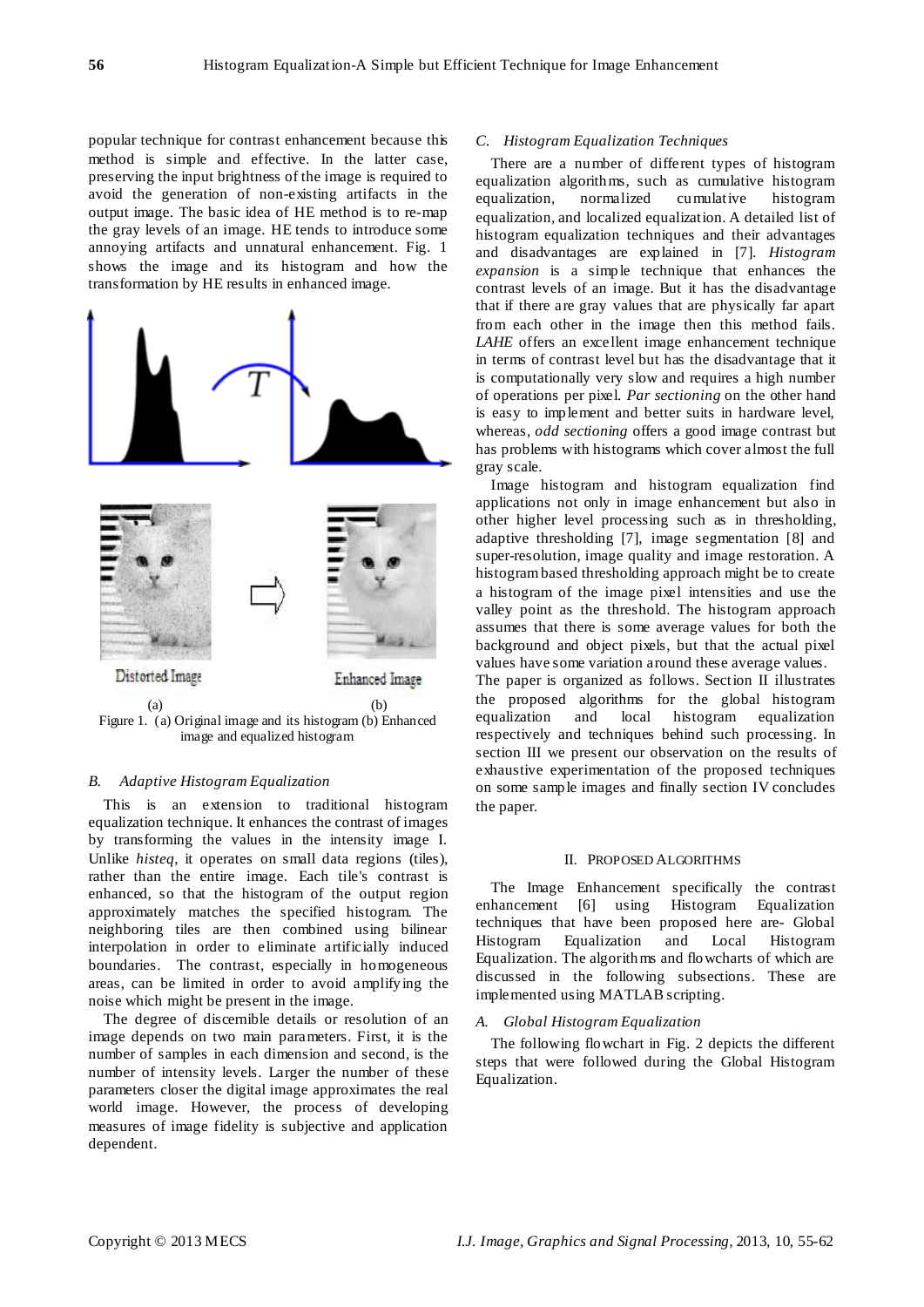

Figure 2. Flow-chart showing Global Histogram Equalization Technique

Consider a discrete grayscale image $\{x\}$  and let  $n_i$  be the number of occurrences of gray level *i*. The probability of an occurrence of a pixel of level in the image is

$$
p_x(i) = p(x=i) = n_i/n, \quad 0 \le i \le L
$$
 (1)

*L* being the total number of gray levels in the image, *n* being the total number of pixels in the image, and  $p_x(i)$ being in fact the image's histogram for pixel value **i**, normalized to [0,1]. The [cumulative distribution function](http://en.wikipedia.org/wiki/Cumulative_distribution_function) is defined corresponding to  $p_x$  as

$$
\mathrm{cdf}_{x}(i) = \sum_{j=0}^{j=1} \mathbf{P}(j)
$$
 (2)

Where  $p$  is a function of  $x$ , which is also the image's accumulated normalized histogram. We would like to create a transformation of the form  $y = T(x)$  to produce a new image **{***y***}**, such that its CDF will be linearized across the value range, i.e.  $cdf_x(i) = iK$  for some constant *K*. The properties of the CDF allow us to perform such a transform. It is defined as

$$
y = T(x) = cdf_x(x) \tag{3}
$$

We notice that the T maps the levels into the range [0,1]. In order to map the values back into their original range, the following simple transformation needs to be applied on the result

$$
y'=y.\{max\{x\}-min\{x\}\}+\ min\{x\}\tag{4}
$$

#### *B. Local Histogram Equalization*

The flowchart as shown Fig. 3 depicts the algorithmic steps that have been implemented in the proposed approach for local histogram equalization and are described as follows.

- The input image is loaded and the histogram obtained by using the function *imhist* [10]*.*
- A window of our own chosen size is initialized.
- CDF values for the pixels in the image are computed.
- The middle values for each window is computed and the CDF value calculated.
- The pixels in the original image are replaced by the new CDF values which depend on the value of the CDF of the middle element.
- *Img(i,j)=round(cdf(ele)/(M\*N)\*255)*
- The histogram of the equalized image is obtained.
- Histograms of new and original images are compared.
- Print the graphic results.



Figure 3. Flow-chart showing the proposed algorithm on local histogram equalization

#### III. OBSERVATIONS AND RESULTS

In this work we have chosen three different types of images. Each image has its own characteristic features and differs from each other in terms of their detail, contrast levels, background and the amount of noise. Fig. 4 (a) shows the image of Monalisa. The Matlab equalized image and the proposed global and local histogram equalized images are shown in Fig. 4 (b), (c) and (d) respectively. The original black & white image of Monalisa is a dark image but a very clear distinction between the high and low contrast areas of the image is observed. MATLAB equalized and the Histogram equalized image implementing the proposed algorithm, clearly enhance the quality of image in terms of the contrast. The Histogram of Monalisa image is shown in Fig. 7 has a very constricted nature of intensity distribution. Both the MATLAB equalized and the histogram equalized (global) image show a distributed intensity distribution thus bringing out more detail in the equalized image. The local equalized image is definitely poorer in quality than the global equalization. The boundary is brighter (higher CDF) and hence we observe that local neighbourhood based equalization does not work well when there is a clear distinction between object and its background.

The image of Fig. 5 (a) is a cross section of the human heart showing the aorta (largest artery) by a big grey sphere in the original image and the histogram of it is shown in Fig. 8. Here, we observe that the contrast distribution is not uniform and we cannot categorize the image into a bright foreground and a dark background.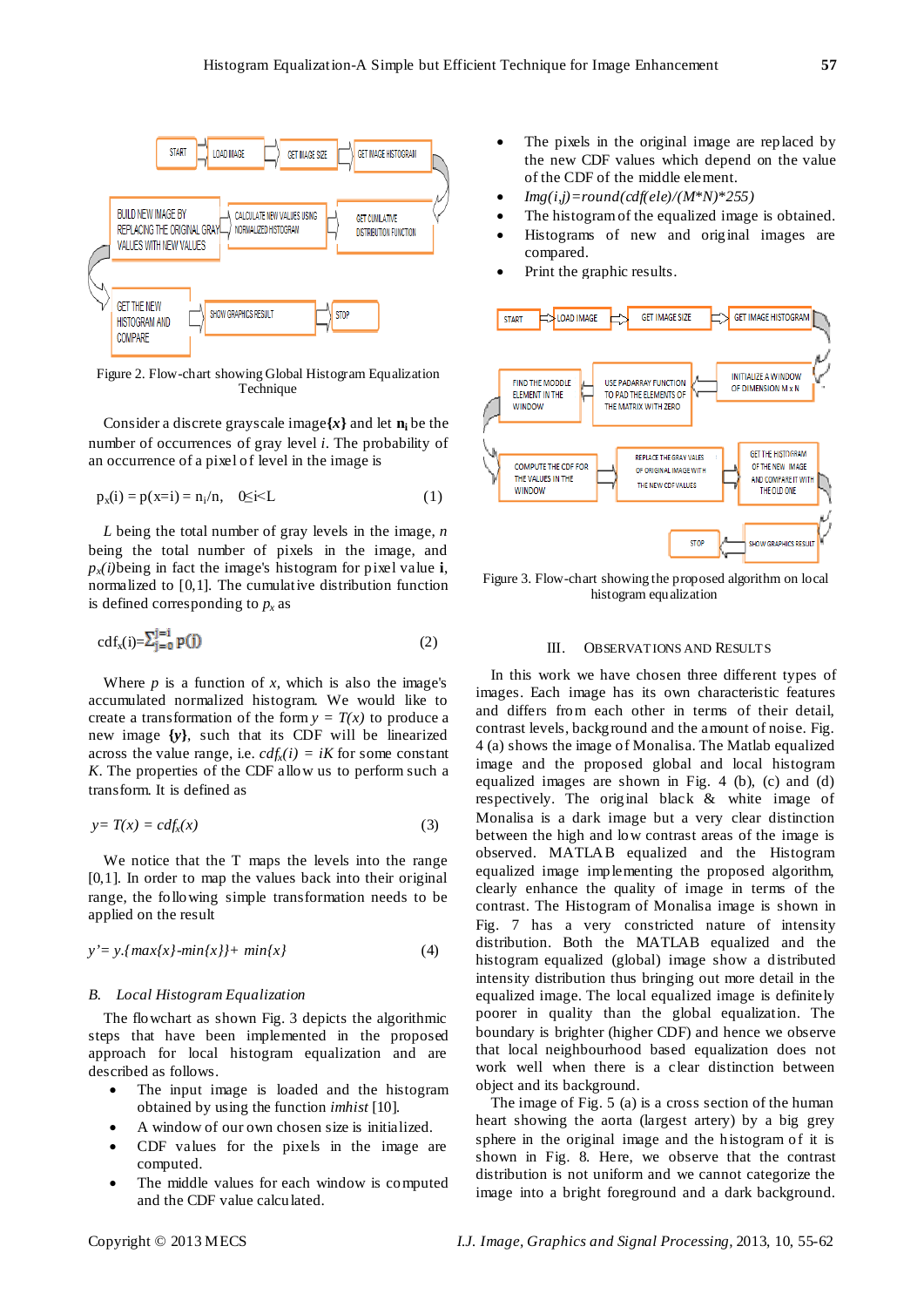The MATLAB equalized image has brighter contrast but the various parts in the cross section cannot be easily distinguished. The proposed algorithms using both global and local equalization clearly show the different contrast regions and most importantly the different parts within the cross section are more clearly visible. In fact the local histogram method scores above the global histogram technique in this particular medical image. It is able to clearly distinguish the different parts within the crosssection irrespective of the details outside the boundaries. The different contrast gradients in the image have been easily expressed. This may help doctors to diagnose whether any problem exists in the artery. Thus the proposed algorithm scores above the MATLAB equalization technique.

In case of satellite image of Fig. 6, both the MATLAB equalized image and the global histogram equalized image are better contrast images than the original low contrast image obtained from the satellite. The equalized image (global HE) differs from the MATLAB equalized image in the regions in the lower left of the landscape as it brings out better contrast level than the MATLAB image. On the other hand, locally equalized image exposes much more details than the global histogram equalized image. The image has exposed details like trees and fields in the right half of the image. Also the intensity distribution is higher at the edges as expected and hence the gray levels of the boundary pixels have been overamplified. Fig. 9 shows the image histograms of satellite captured image.







Figure 5. (a) cross-section of human heart, (b to d) are the images after Matlab, global HE and local HE



Figure 6. (a) Satellite captured Image, (b to d) are images after Matlab, global HE and local HE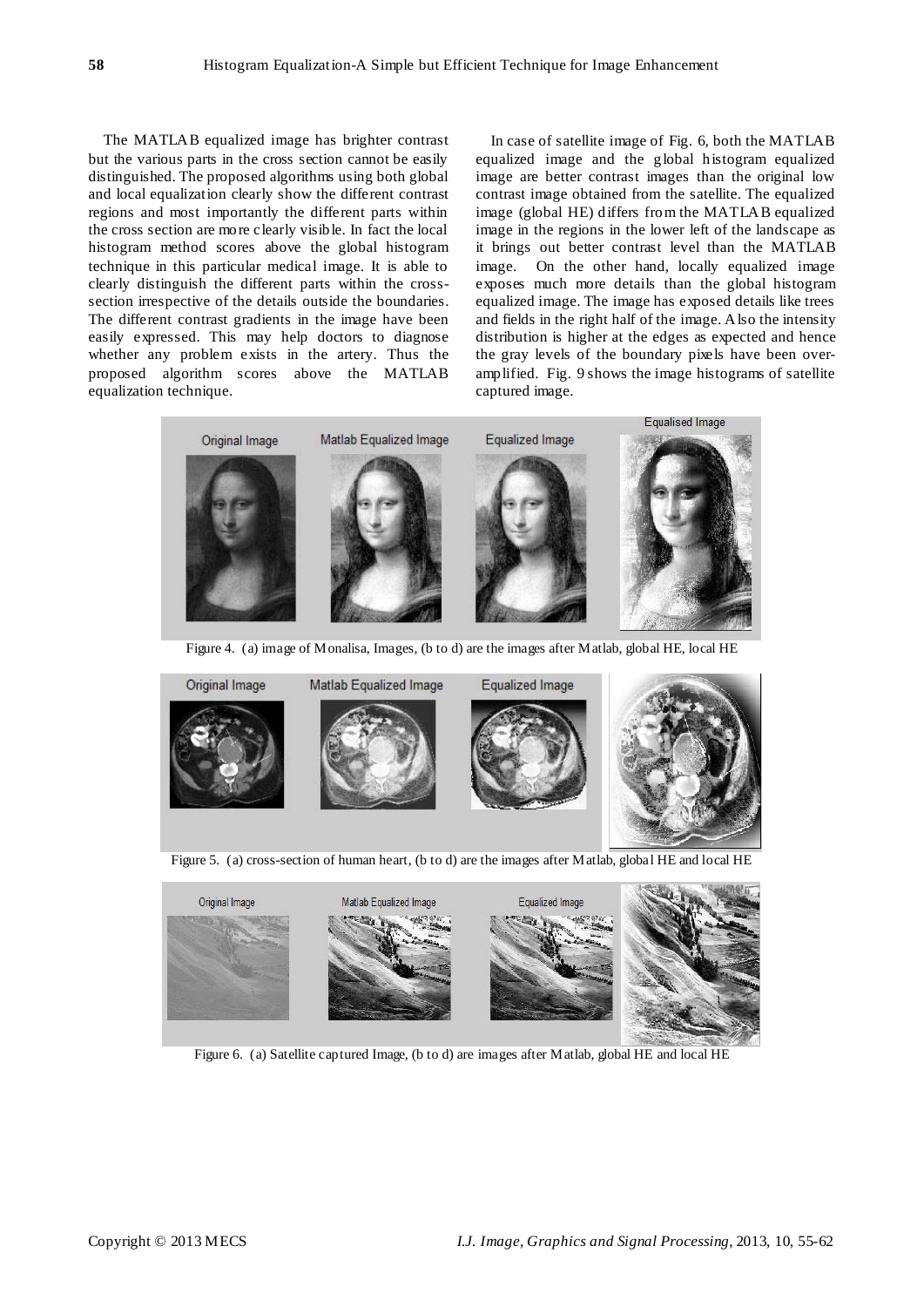

Figure 7: Image histograms of Monalisa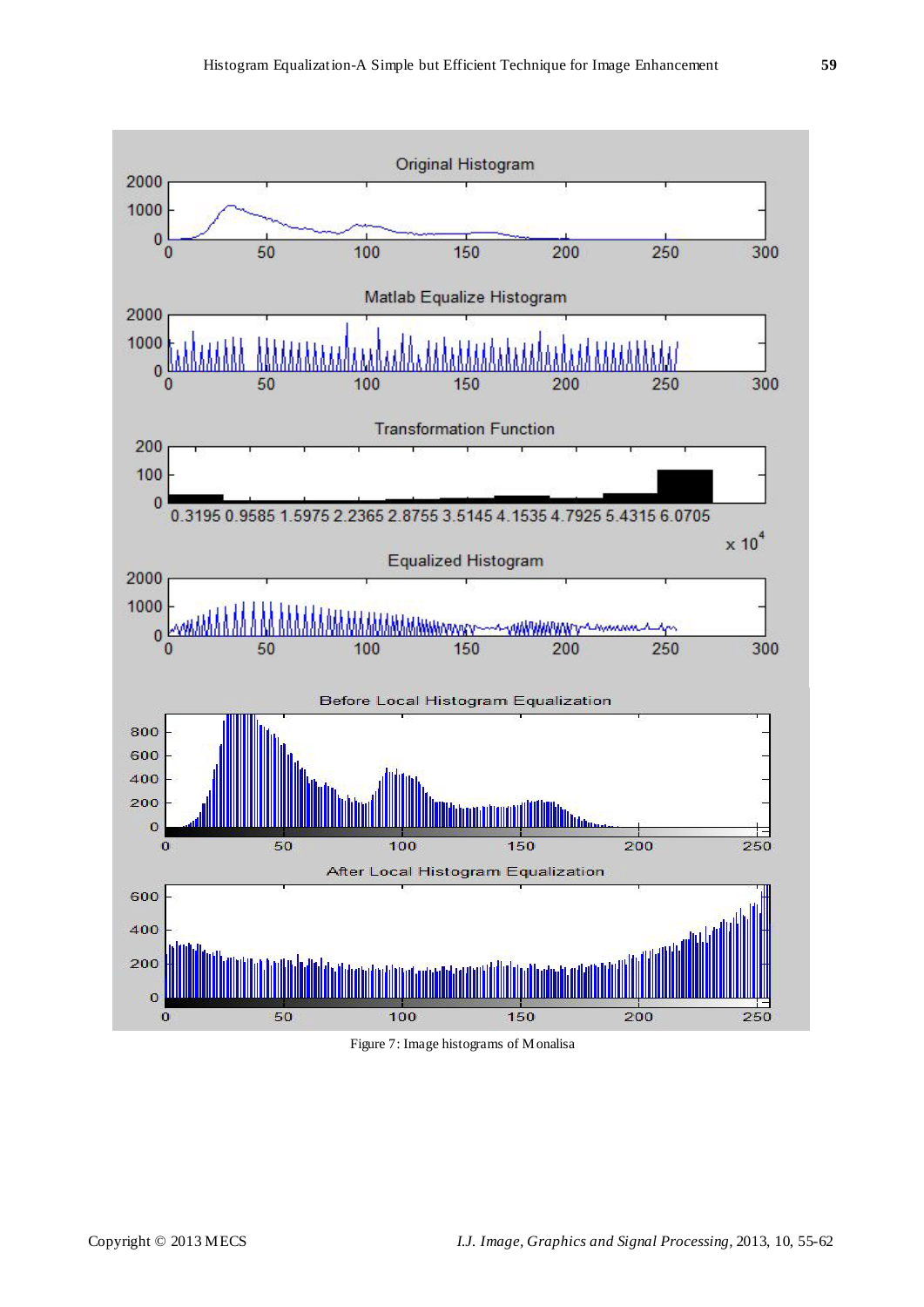

Figure 8: Image histograms of cross-sectional view human heart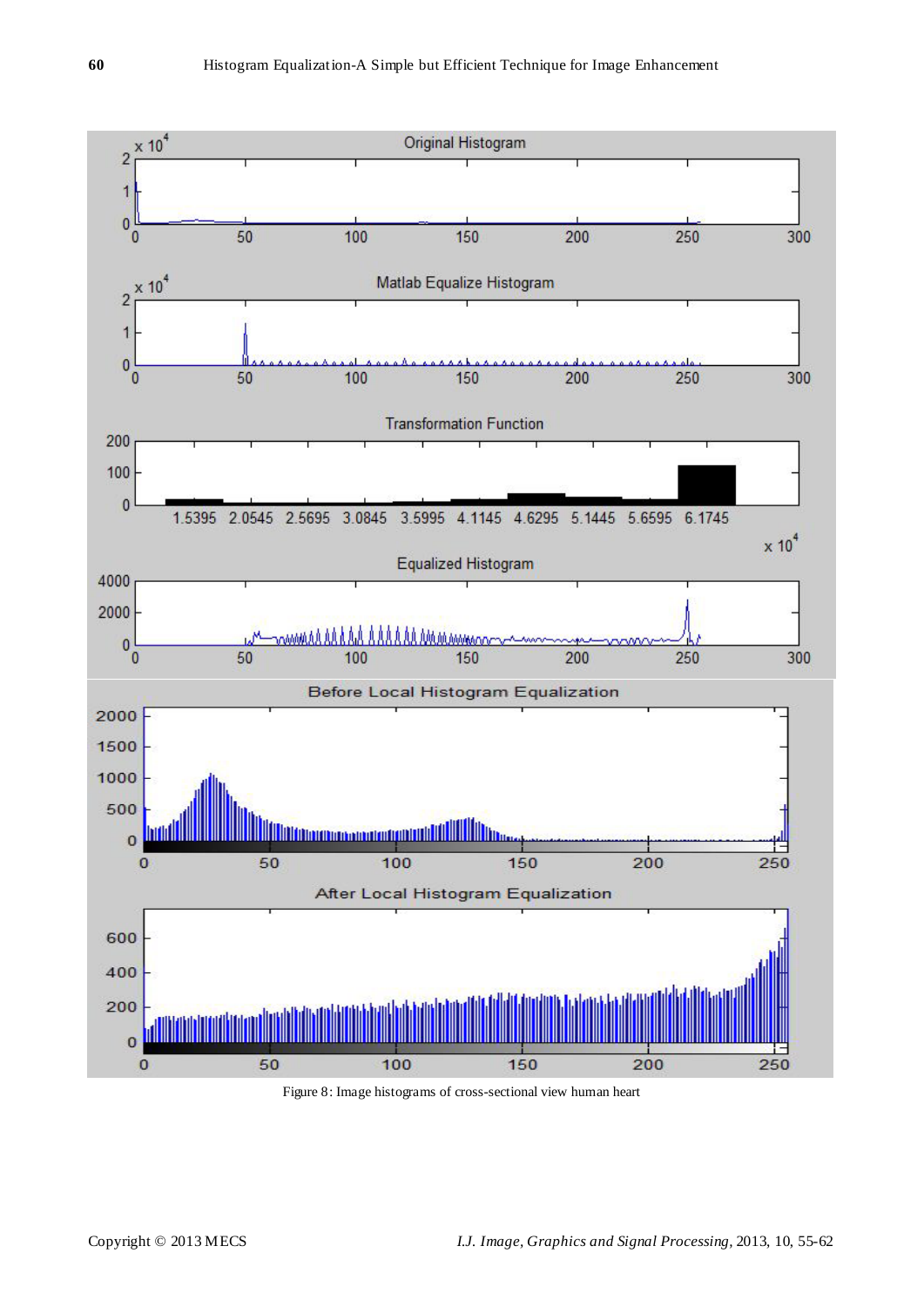

Figure. 9: Image histograms of satellite captured image